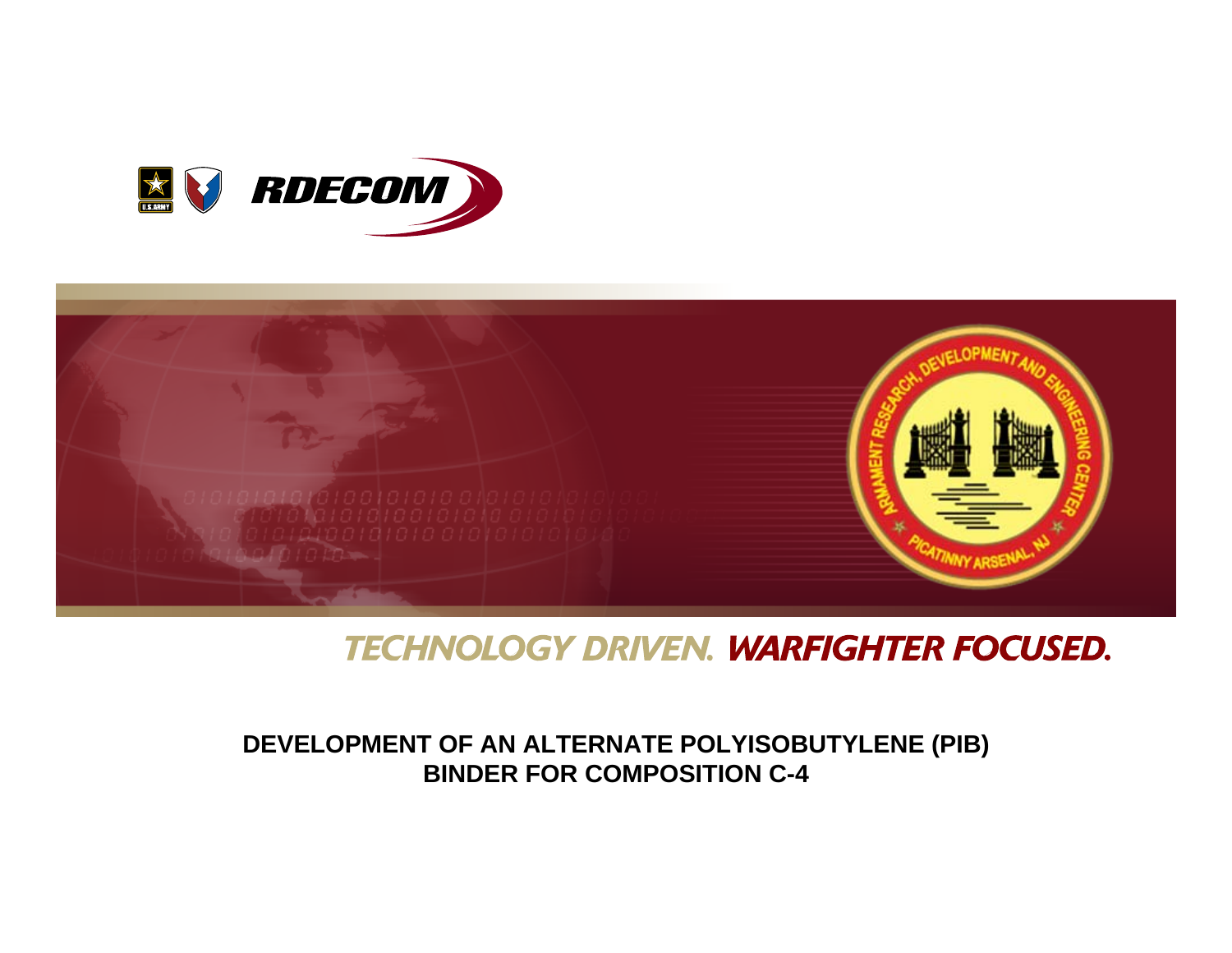



## **DEVELOPMENT OF AN ALTERNATE PIB BINDERFOR COMPOSITION C-4**

#### **Brad Zastrow**

Explosive Manufacturing & Demil Technology Branch Producibility for Production Readiness Division RDECOM-ARDEC, Picatinny Arsenal, NJ

2007 Insensitive Munitions & Energetic Materials Technology Symposium Miami, FL 15-18 October 20027

**TECHNOLOGY DRIVEN. WARFIGHTER FOCUSED.**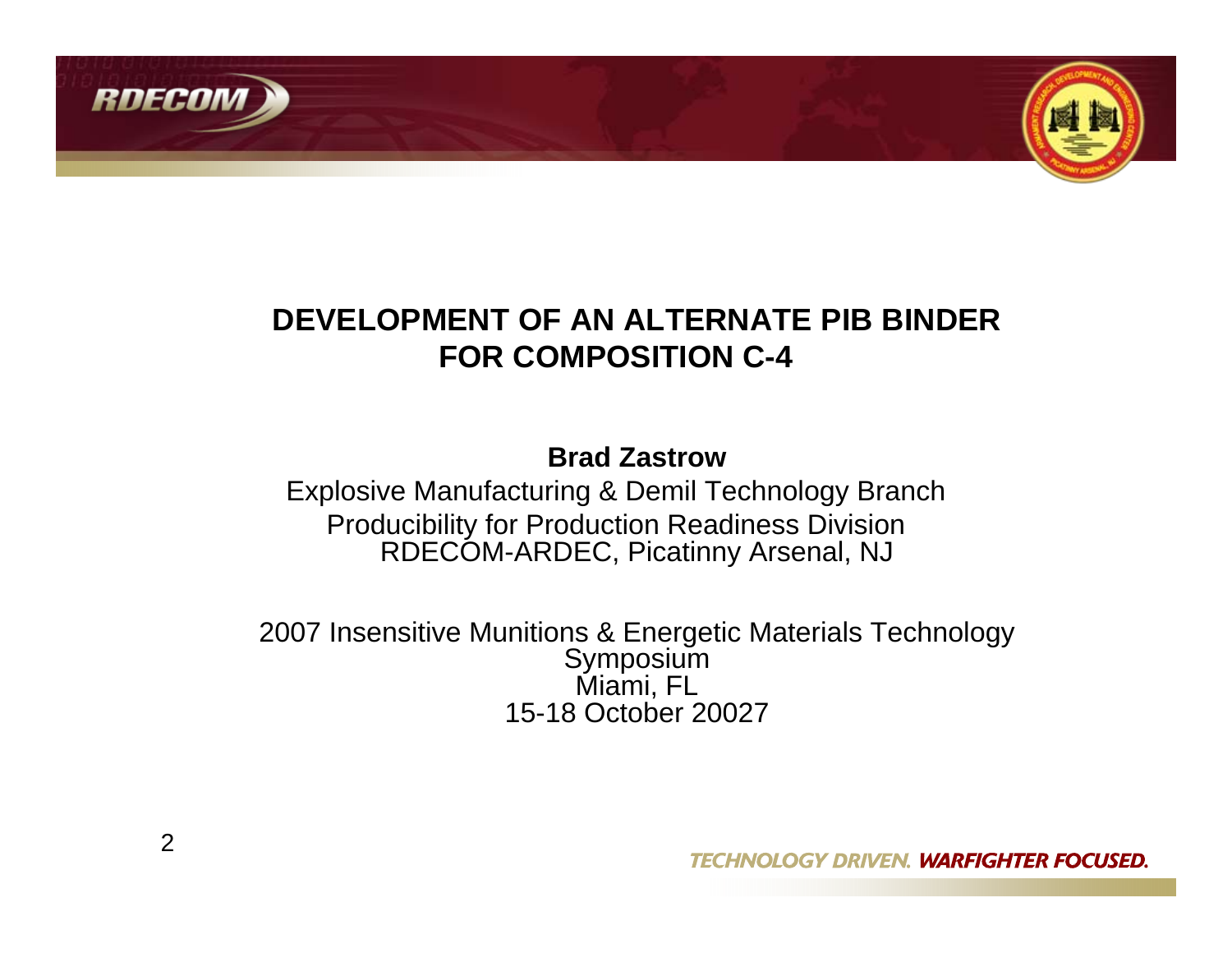



- PM Close Combat Systems
	- Mr. Felix Costa
- RDECOM-ARDEC
	- Mr. Gregory Tremarco
- Co-Authors
	- BAE Systems, Holston AAP
		- **Mrs. Brooke Boggs**
		- **Mr. Brad Smythe**
	- RDECOM-ARDEC
		- **Mr. Paul Vinh**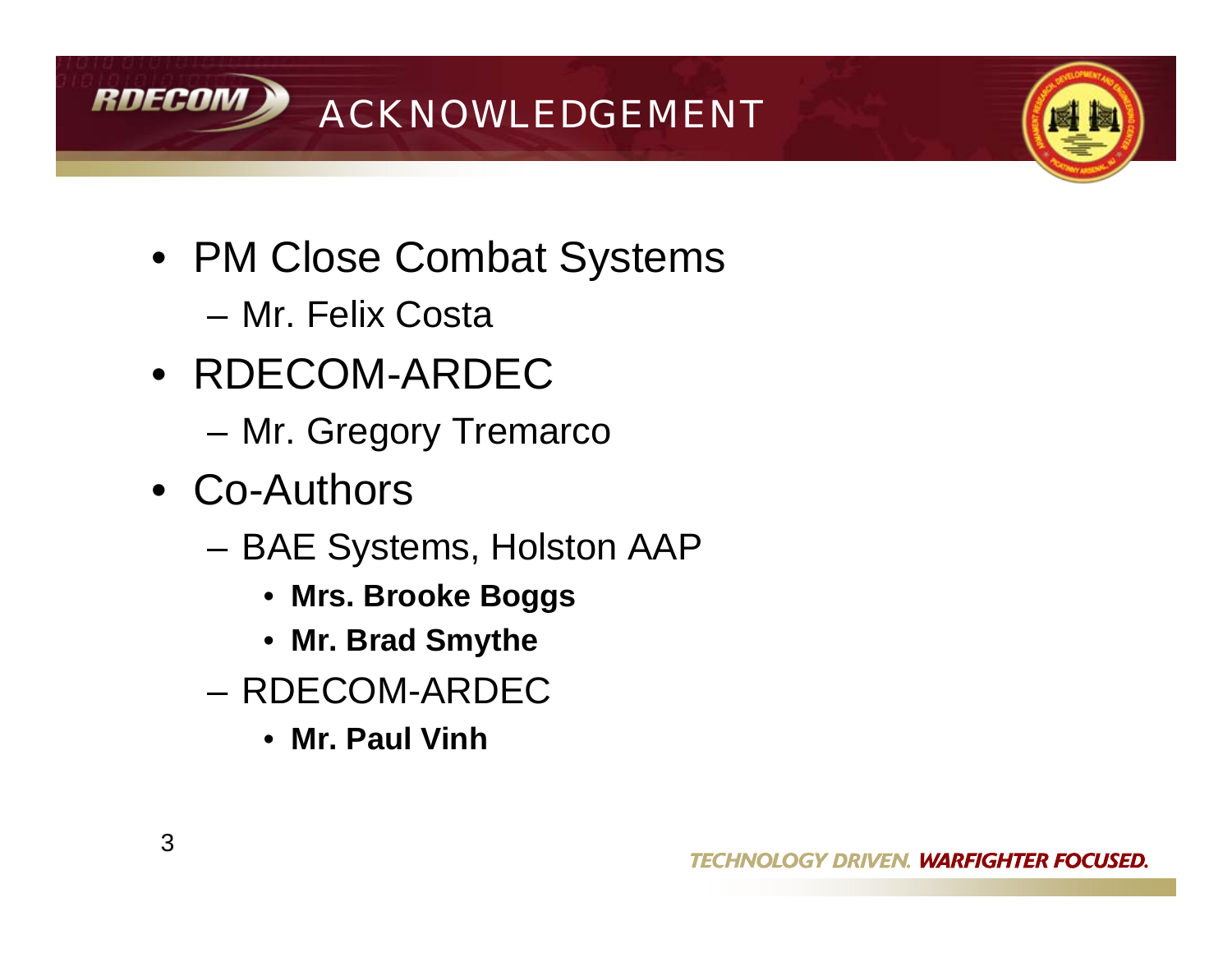



- **Background**
- **Objective**
- **Approach**
- **Qualification**
- **Summary**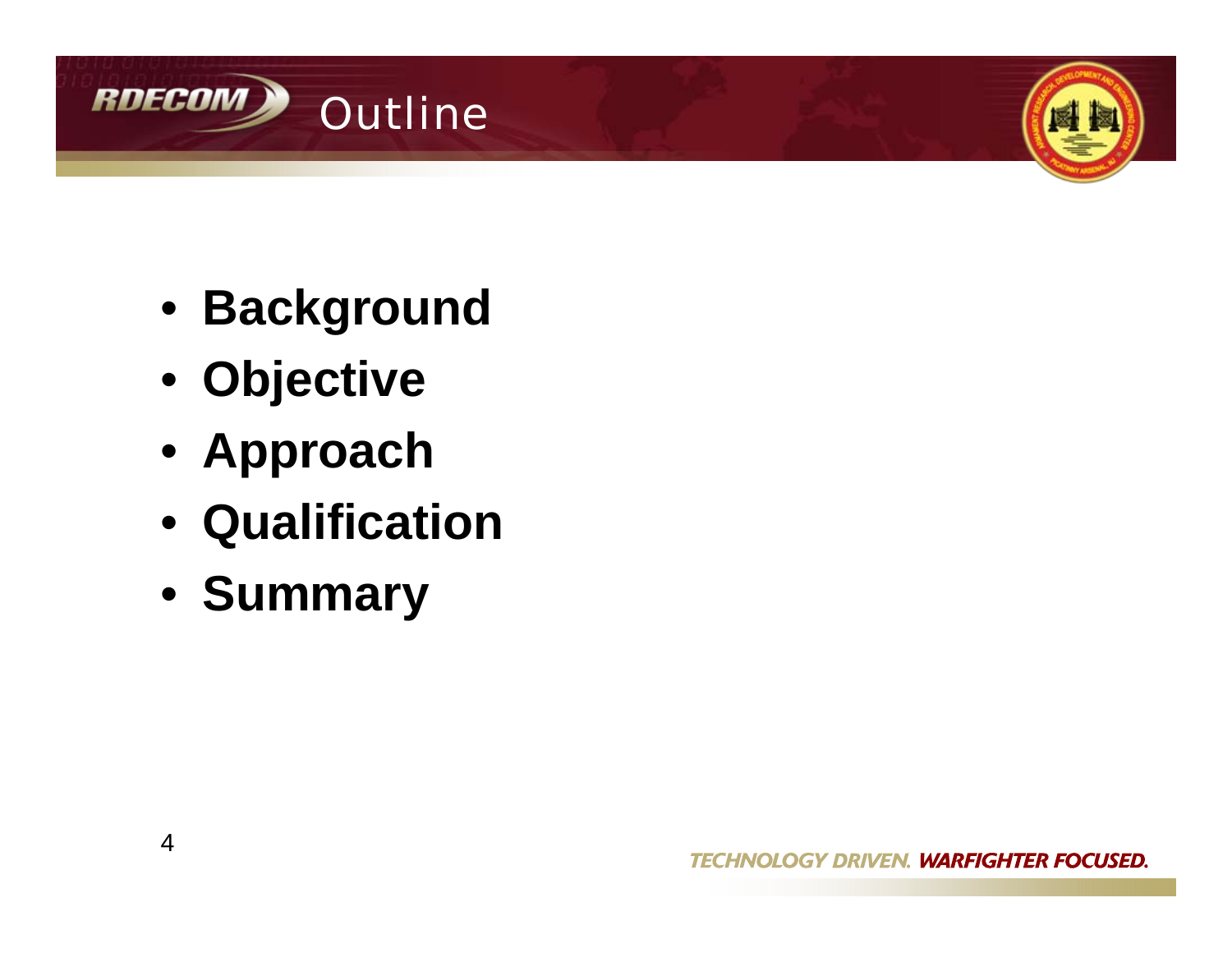- **Holston Army Ammunition Plant is the sole qualified producer of Composition C-4 in the U.S.**
- **Composition C-4 is mainly used for demolition purposes**

Background

- **M112 Demolition Charge**
- **M183 Demo Kit**
- **MICLIC**

**RDECOM** 

– **M18A1 Claymore Mine**

# • **Nominal Composition C-4, Cl. 3**

- **Taggant 1.23%** – **Binder 9.88%**
- **RDX Explosive 88.89%**





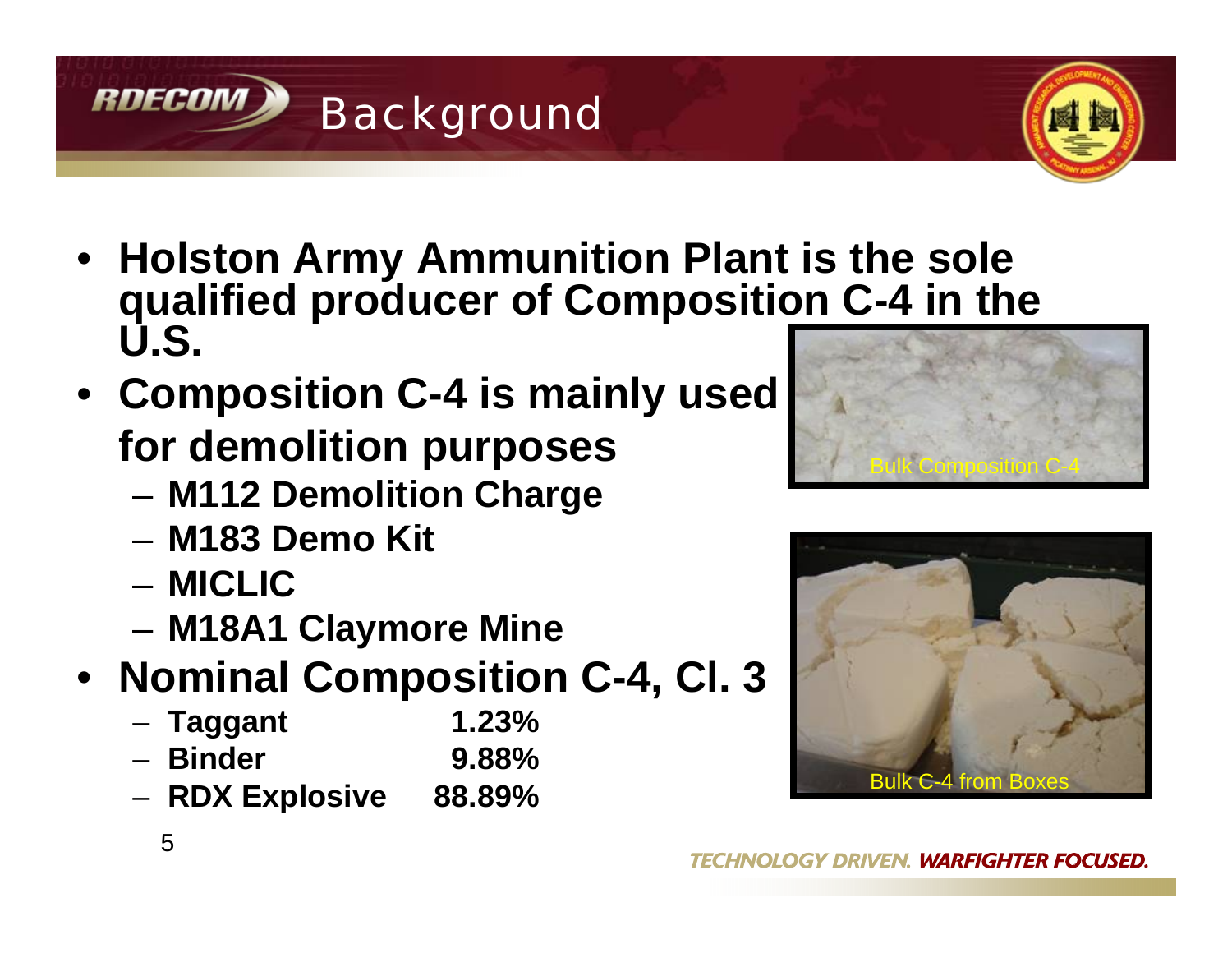



- About 2.3% of the plastic binder in Composition C-4 is polyisobutylene (PIB)
- ExxonMobil has been the only qualified PIB producer - Vistanex MML-120
- ExxonMobil sold the Vistanex trade name to BASF and ceased its PIB production
- Vistanex PIB will not be available in CY08
- BASF will only market its own PIB Oppanol
- PM-CCS initiated this effort to qualify BASF Oppanol PIB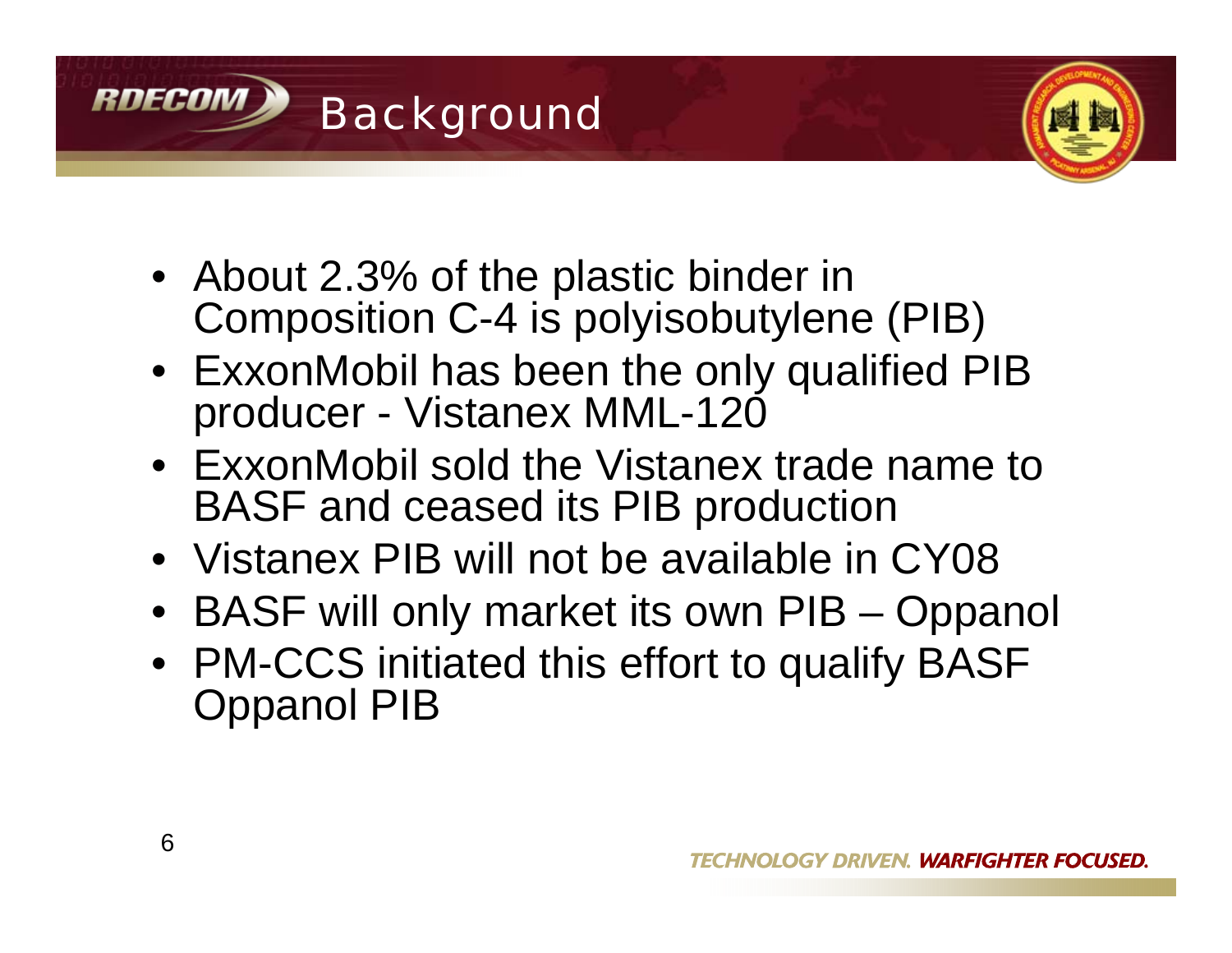



• Qualify a new source of polyisobutylene for use as binder in Composition C-4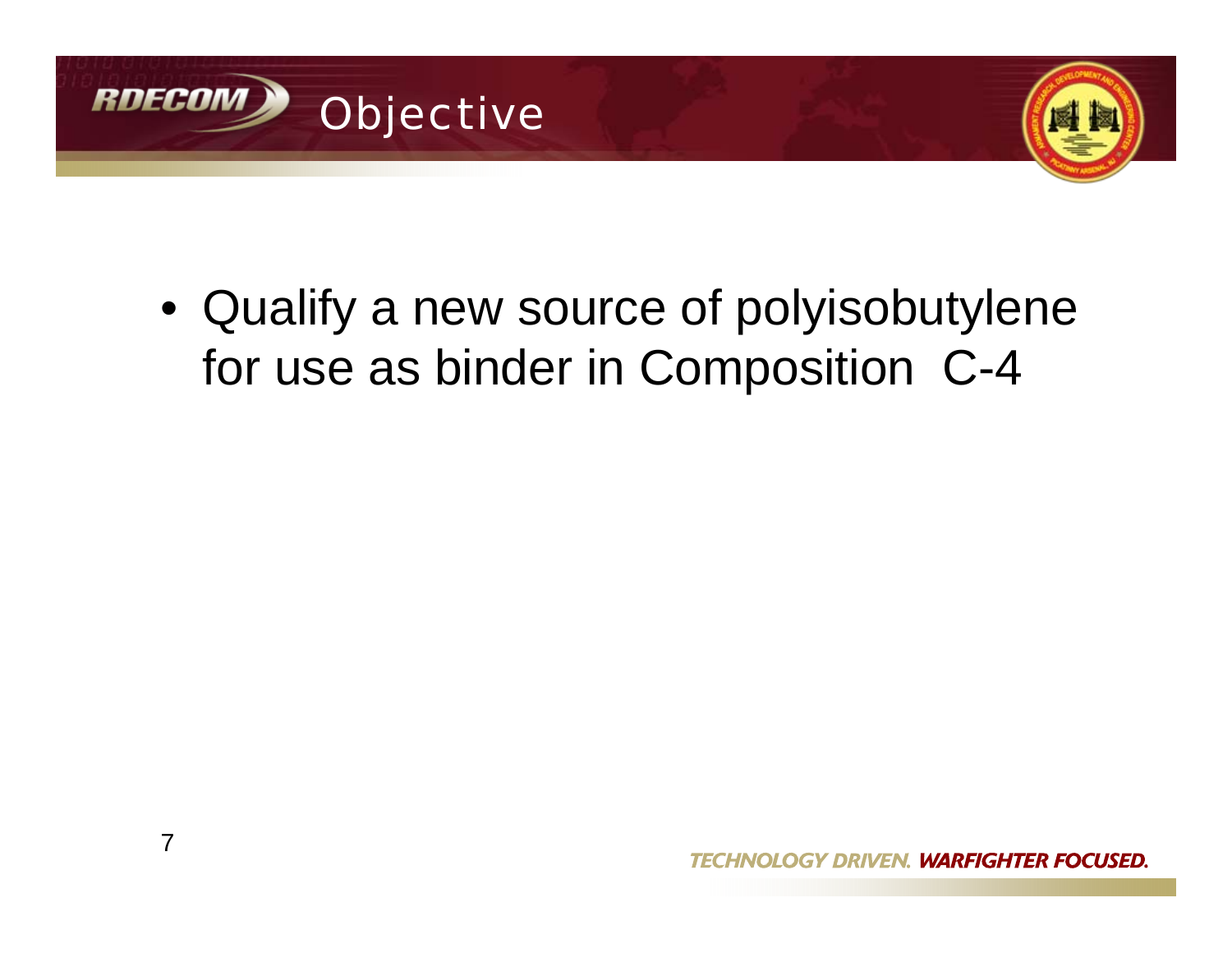



- **Completed market survey**
- **Three grades of BASF Oppanol were analyzed for MIL-P-13298, polyisobutylene compliance**

| <b>Specification</b>                 | <b>MIL-P-13298</b><br><b>PolyIsoButylene</b><br><b>Specification</b> |      | <b>BASF</b><br><b>Oppanol</b><br><b>B-100</b> | <b>BASF</b><br><b>Oppanol</b><br><b>B-150</b> | <b>BASF</b><br><b>Oppanol</b><br><b>B-200</b> | <b>ExxonMobil</b><br><b>Vistanex</b><br><b>MML-120</b> |
|--------------------------------------|----------------------------------------------------------------------|------|-----------------------------------------------|-----------------------------------------------|-----------------------------------------------|--------------------------------------------------------|
|                                      | Min.                                                                 | Max. |                                               |                                               |                                               |                                                        |
| <b>Intrinsic</b><br><b>Viscosity</b> | 3.15                                                                 | 3.72 | 3.250                                         | $5.177*$                                      | $6.554*$                                      | 3.62                                                   |
| <b>Iodine No.</b>                    |                                                                      | 1.32 | $1.46*$                                       | 0.7462                                        | 0.4048                                        | 0.89                                                   |
| Chlorine, %                          |                                                                      | 0.10 | < 0.10                                        | < 0.10                                        | < 0.10                                        | < 0.10                                                 |
| Acidity, %<br><b>AS HCL</b>          |                                                                      | 0.01 | $0.011*$                                      | 0.005                                         | 0.009                                         | 0.000                                                  |
| <b>Insoluble</b><br><b>Matter</b>    |                                                                      | 0.20 | 0.00                                          | 0.01                                          | 0.00                                          | < 0.20                                                 |
| <b>Color</b>                         | $\le$ standard                                                       |      | $\le$ std                                     | $\le$ std                                     | $\le$ std                                     | < std                                                  |

*\* Failed Specification*

**TECHNOLOGY DRIVEN. WARFIGHTER FOCUSED.**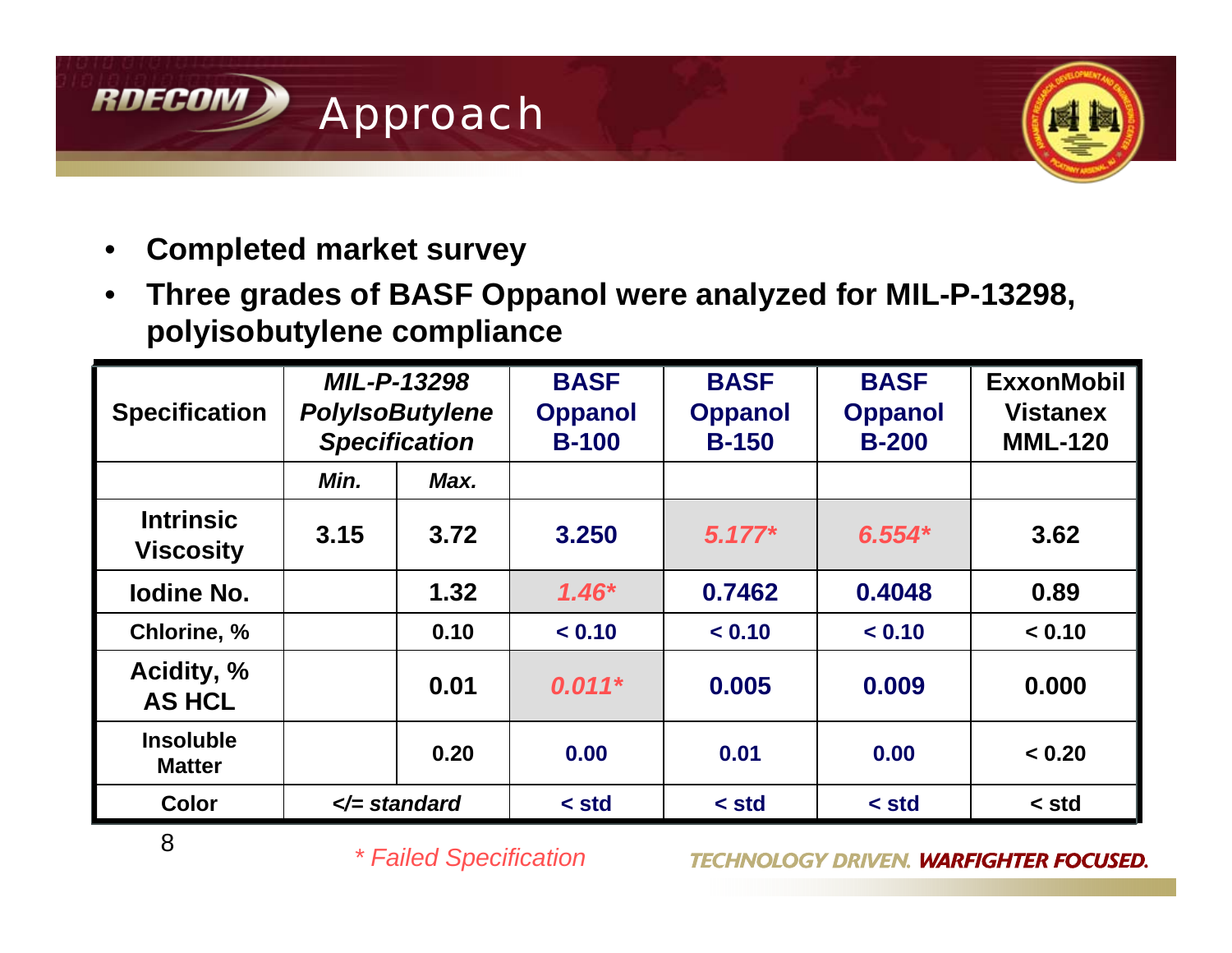



• **Five lab-scale batches (2 lb/batch) produced with various Oppanol PIB grades meet MIL-C-45010 for Composition C-4**

| <b>Specification</b> | <b>MIL-C-45010A</b><br>Comp C-4,<br>Class 3<br><b>Specification</b> |      | <b>Comp C-4</b><br>with<br><b>B-100</b> | <b>Comp C-4</b><br>with<br><b>B-150</b> | <b>Comp C-4</b><br>with<br><b>B-200</b> | <b>Comp C-4</b><br>with<br>70% B100 &<br>30% B150 | Comp C-4<br><b>With</b><br><b>MML-120</b> |
|----------------------|---------------------------------------------------------------------|------|-----------------------------------------|-----------------------------------------|-----------------------------------------|---------------------------------------------------|-------------------------------------------|
| C-4 Batch #          |                                                                     |      | 1039-100                                | 1039-102                                | 1039-103                                | 1039-107                                          | 1039-105                                  |
|                      | Min.                                                                | Max. |                                         |                                         |                                         |                                                   |                                           |
| $%$ RDX              | 89.8                                                                | 91.2 | 90.13                                   | 90.52                                   | 90.48                                   | 90.42                                             | 90.62                                     |
| % Binder             | 8.8                                                                 | 10.2 | 9.87                                    | 9.48                                    | 9.52                                    | 9.58                                              | 9.38                                      |
| % Moisture           |                                                                     | 0.25 | 0.0120                                  | 0.0048                                  | 0.0047                                  | 0.0047                                            | 0.0300                                    |
| <b>USSS 40</b>       |                                                                     | 0    | $\boldsymbol{0}$                        | $\bf{0}$                                | $\bf{0}$                                | $\mathbf 0$                                       | $\bf{0}$                                  |
| <b>USSS 60</b>       |                                                                     | 5    | $\bf{0}$                                | $\bf{0}$                                | $\bf{0}$                                | $\boldsymbol{0}$                                  | $\mathbf 0$                               |
| <b>Plasticity</b>    | 0.018                                                               |      | 0.052                                   | 0.052                                   | 0.023                                   | 0.037                                             | 0.057                                     |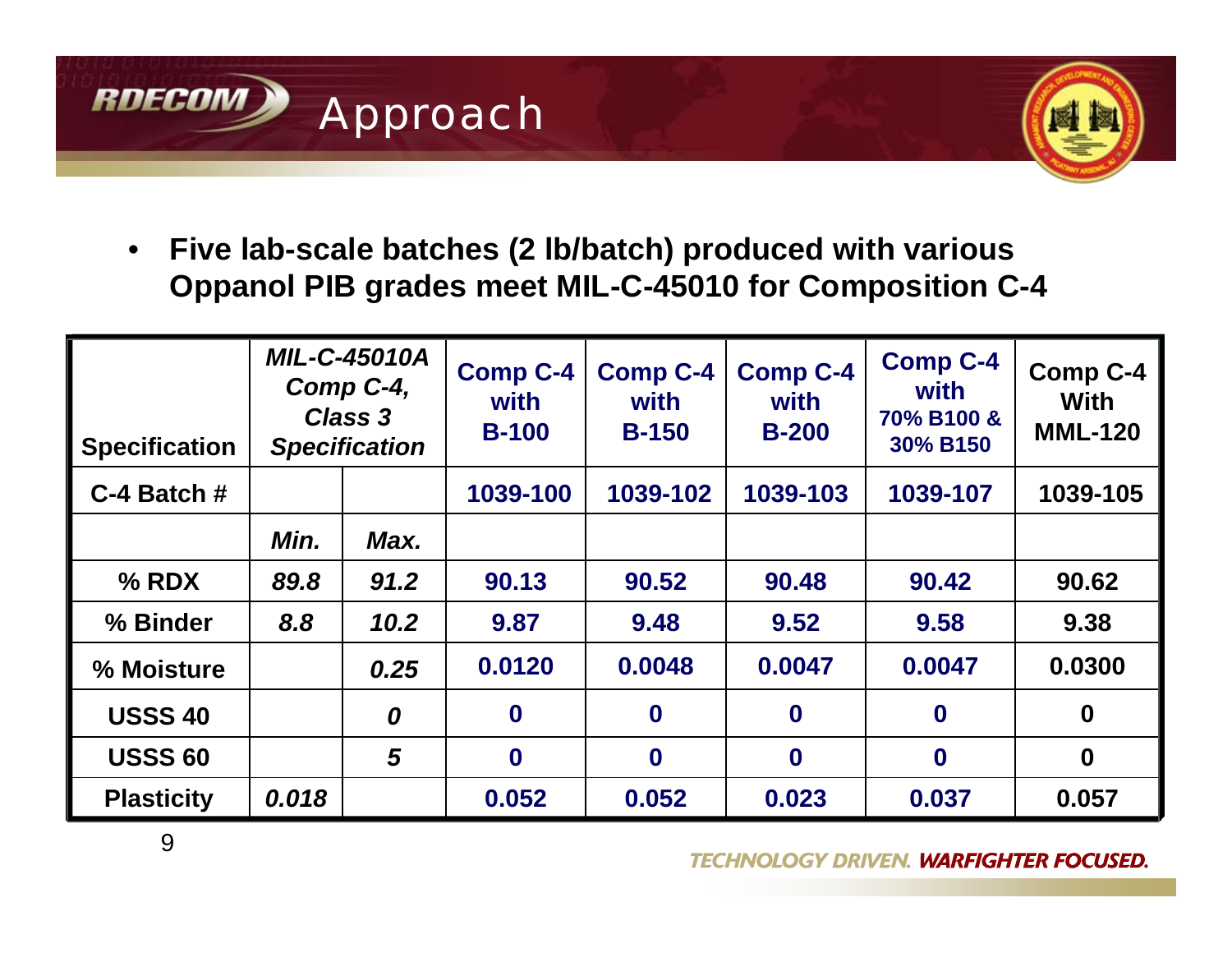

- Testing of lab samples yielded inconclusive results
	- Typical behavior of Composition C-4 not made on production-scale equipment Instron Rheometer



• All 5 C-4 lab samples (4 test samples and 1 control) were

• Instron Capillary Rheometer was used

Approach

- rheological tested at the ARDEC Energetic Rheology Lab
- - Measures the apparent viscosity (Pa\*s) versus the apparent shear rate (1/s)
	- Composition C-4 apparent viscosity decreases with increasing apparent

shear rate

**RDECOM**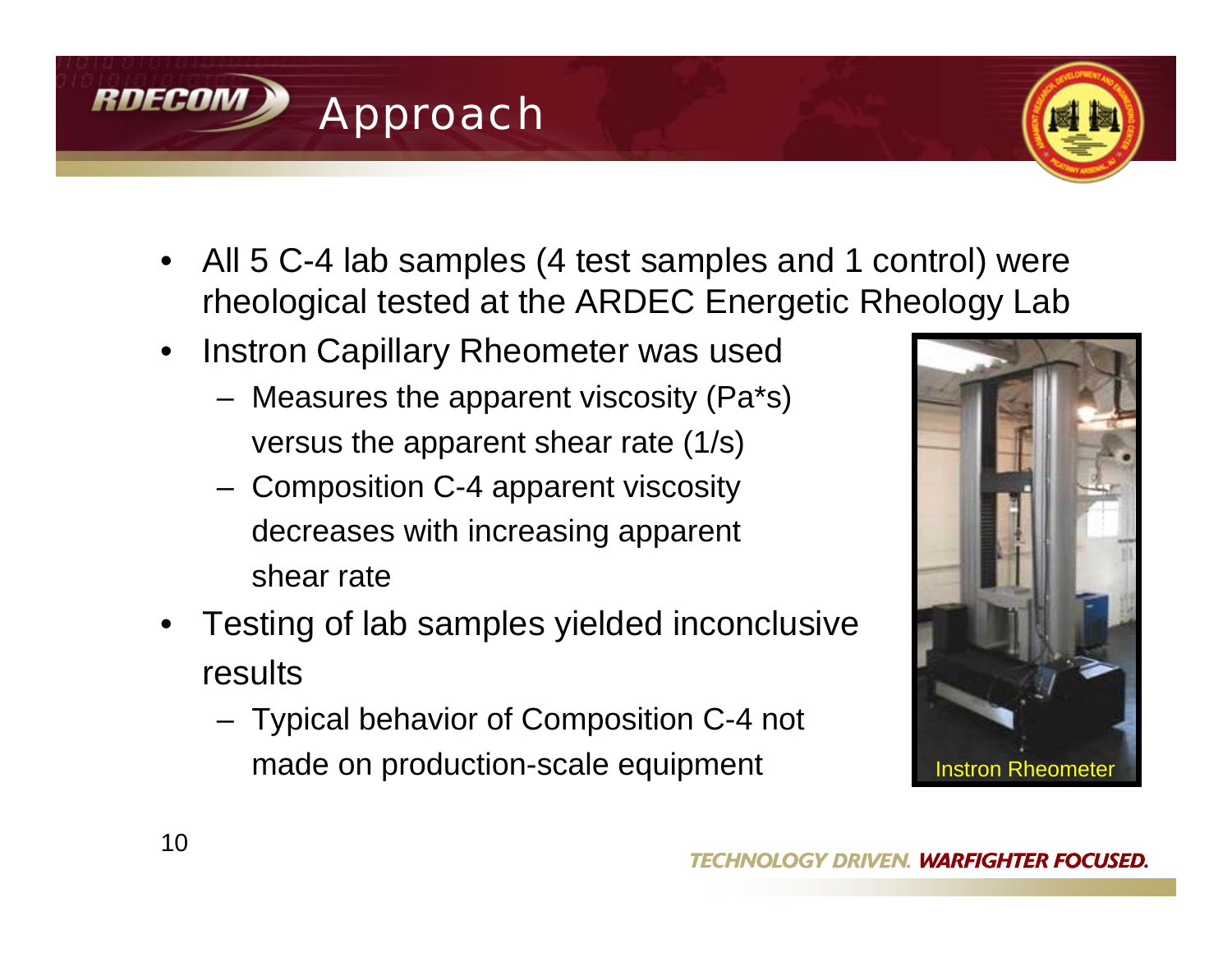

- Rheological testing all 5 lab samples (4 test samples and 1 control) at ARDEC yielded inconclusive results
	- Typical behavior of Composition C-4 not made on productionscale equipment 1e+006



Figure 1: Typical Rheology Results of C-4 Production Batches

**TECHNOLOGY DRIVEN. WARFIGHTER FOCUSED.**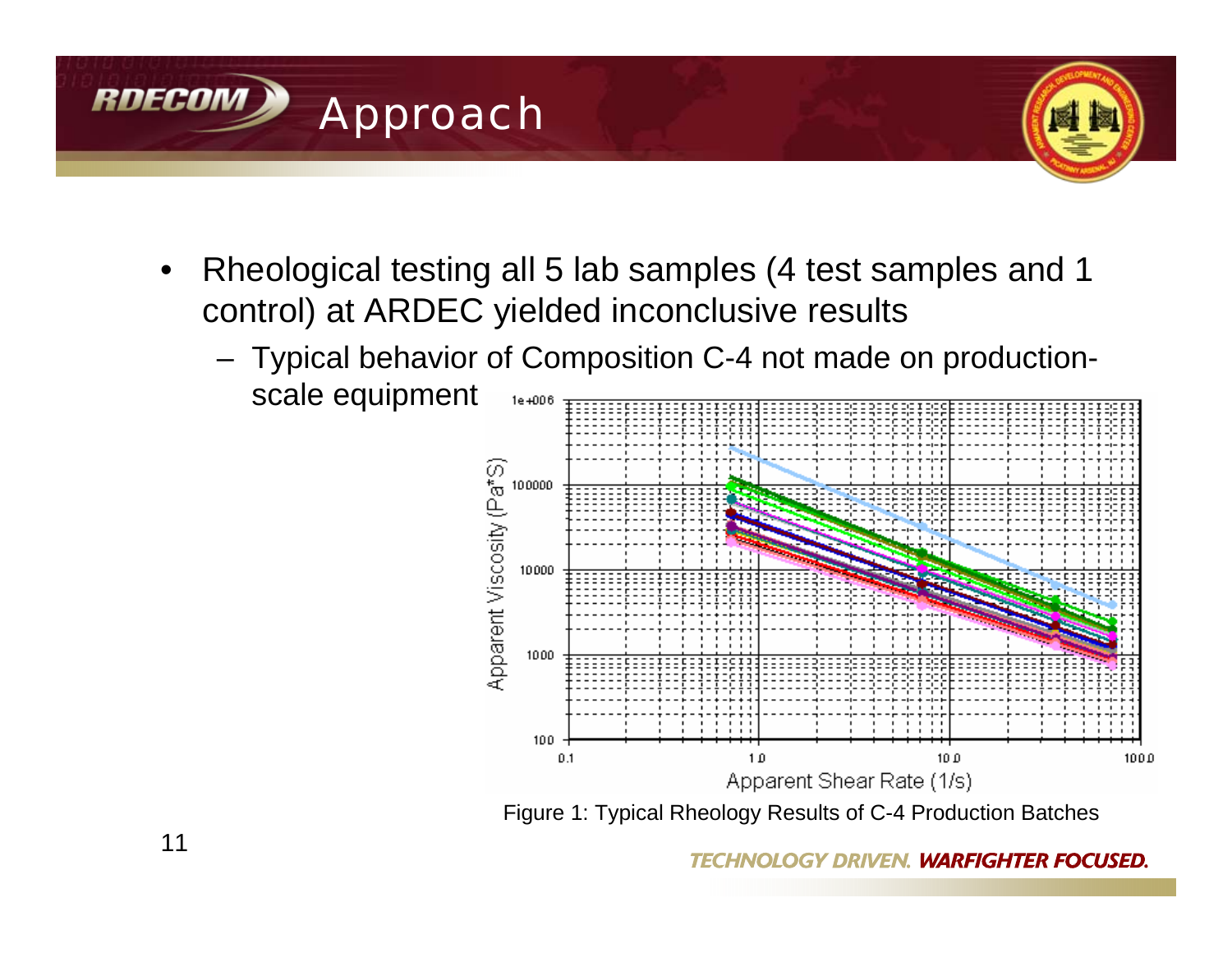



- Oppanol B-150 and B-200 were selected for qualification:
	- B-100 fails 2 specification requirements on chemical properties
	- B-150 and B-200 fail on viscosity which may only affect their processing
	- Intrinsic Viscosity
		- Current specification for PIB appears to have been derived from the ExxonMobil own product specification
		- B-150 and B-200 have higher intrinsic viscosities
		- Intrinsic viscosity affects flow, i.e., the higher value, the more viscous is the product
	- Higher molecular weight PIB
		- More elastic
		- Higher recovery after extension BASF Oppanol B-200 (20 kg)

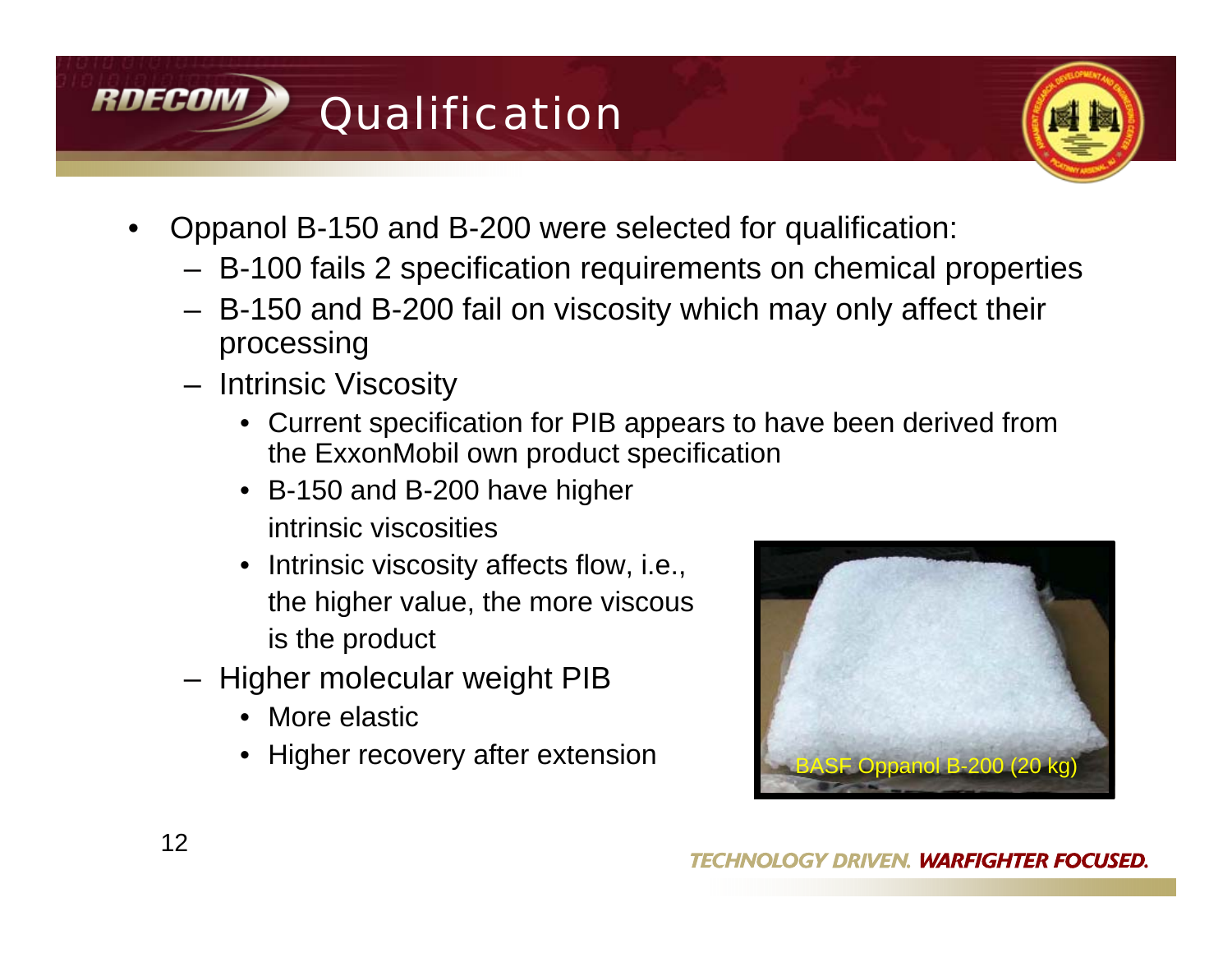



- Composition C-4 production batches have been produced
	- Three 4,000 lb batches with Oppanol B-150
	- Three 4,000 lb batches with Oppanol B-200
	- C-4 from a standard PIB Vistanex MML-120 production lot
	- All batches have been tested for MIL-C-45010A compliance
- Did not produce Composition C-4 batches having a blend of B-150 and B-200 (70% B-100/30% B-150)
	- No blending among the various PIB grades
	- Cross-blending may create potential complication due to the possibility that one of the product grades may be discontinued
	- PIB will be procured from a single source with two different grades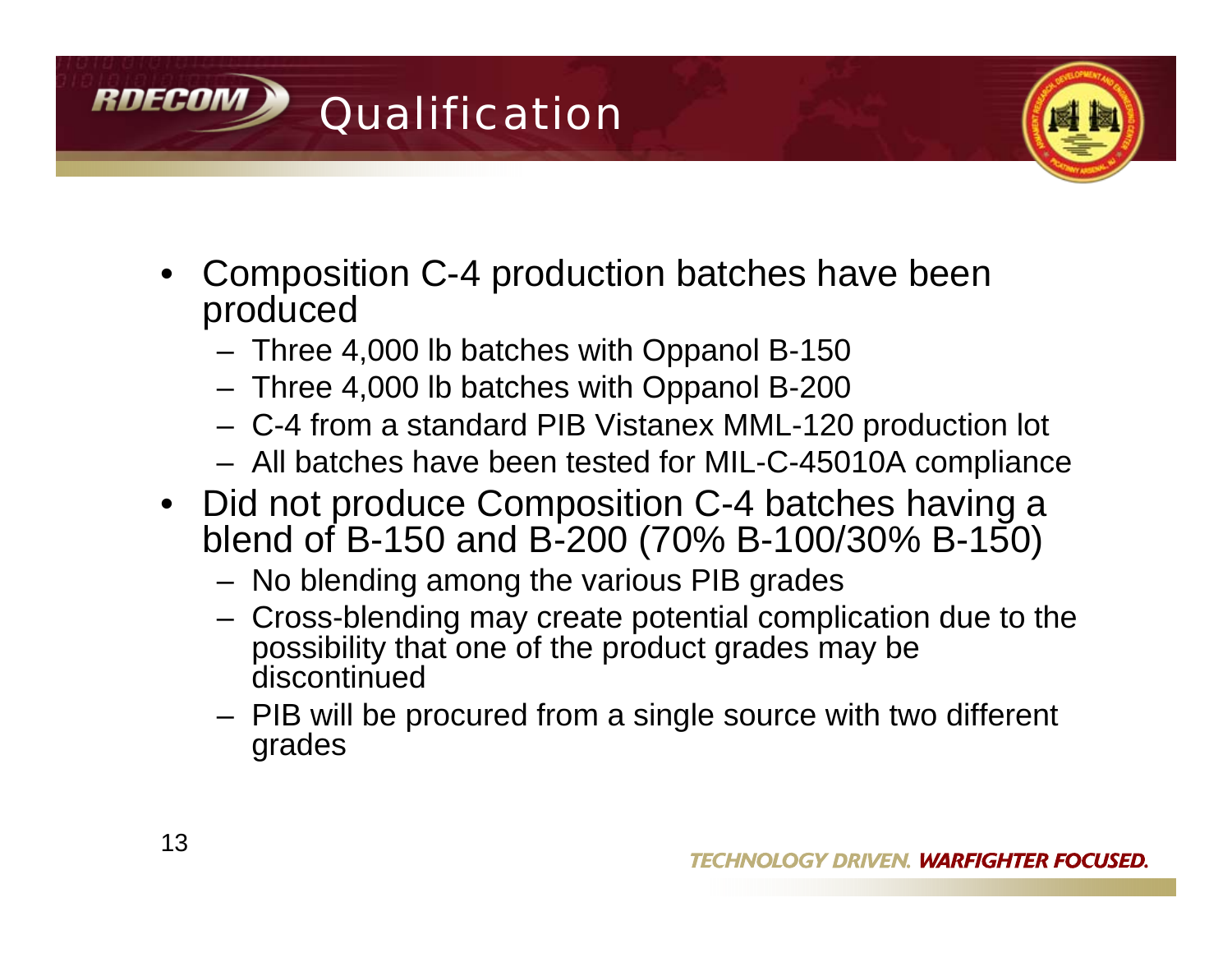



• **All 6 Composition C-4 production batches produced with Oppanol PIB meets MIL-C-45010 specification requirements**

| <b>Specificati</b><br><b>on</b> | <b>MIL-C-45010A</b><br>Comp C-4,<br><b>Class 3</b><br><b>Specification</b> |      | <b>Comp C-4</b><br>with<br><b>B-150</b> | <b>Comp C-4</b><br>with<br><b>B-150</b> | <b>Comp C-4</b><br>with<br><b>B-150</b> | <b>Comp C-4</b><br>with<br>$B-200$ | <b>Comp C-4</b><br>with<br><b>B-200</b> | <b>Comp C-4</b><br><b>With</b><br>$B-200$ |
|---------------------------------|----------------------------------------------------------------------------|------|-----------------------------------------|-----------------------------------------|-----------------------------------------|------------------------------------|-----------------------------------------|-------------------------------------------|
| $C-4$ Batch #                   |                                                                            |      | C403-<br>7577                           | C403-<br>7578                           | C403-<br>7579                           | C403-<br>7580                      | C403-<br>7581                           | C403-<br>7582                             |
|                                 | Min.                                                                       | Max. |                                         |                                         |                                         |                                    |                                         |                                           |
| $%$ RDX                         | 89.8                                                                       | 91.2 | 90.6                                    | 90.5                                    | 90.6                                    | 90.2                               | 90.2                                    | 90.2                                      |
| % Binder                        | 8.8                                                                        | 10.2 | 9.4                                     | 9.5                                     | 9.4                                     | 9.8                                | 9.8                                     | 9.8                                       |
| % Moisture                      |                                                                            | 0.25 | 0.03                                    | 0.02                                    | 0.01                                    | 0.07                               | 0.04                                    | 0.05                                      |
| <b>USSS 40</b>                  |                                                                            | 0    | $\mathbf{0}$                            | $\mathbf 0$                             | $\bf{0}$                                | $\bf{0}$                           | $\bf{0}$                                | $\bf{0}$                                  |
| <b>USSS 60</b>                  |                                                                            | 5    | $\bf{0}$                                | $\bf{0}$                                | $\bf{0}$                                | $\bf{0}$                           | $\mathbf{0}$                            | $\mathbf 0$                               |
| <b>Plasticity</b>               | 0.018                                                                      |      | 0.176                                   | 0.131                                   | 0.142                                   | 0.140                              | 0.167                                   | 0.117                                     |
| % DMDMB                         | 1.00                                                                       | 1.50 | 1.14                                    | 1.30                                    | 1.40                                    | 1.38                               | 1.18                                    | 1.16                                      |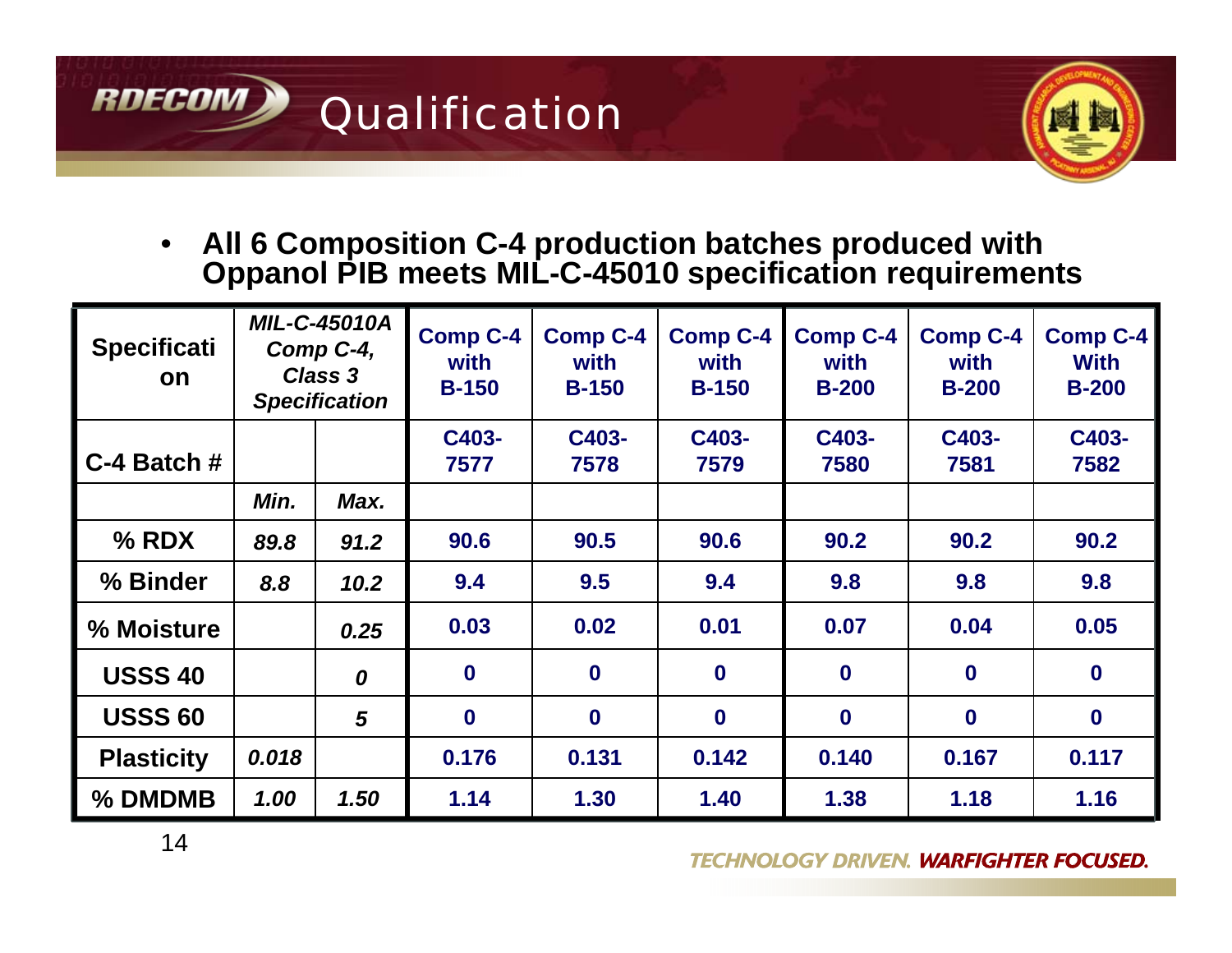



- All Composition C-4 batches will be shipped to a Load/Assemble/Pack facility, either Crane Army Ammunition Activity and/or Milan Army Ammunition Plant for extrusion
	- Test IAW MIL-DTL-50523, M112 Demolition **Charge**
	- Evaluate extrusion performance with standard Composition C-4
- Complete qualification of Oppanol B-150 and B-200 at ARDEC with testing of thermal, sensitivity, performance, rheology characteristics, and aging evaluation of Composition C-4 with both PIBs